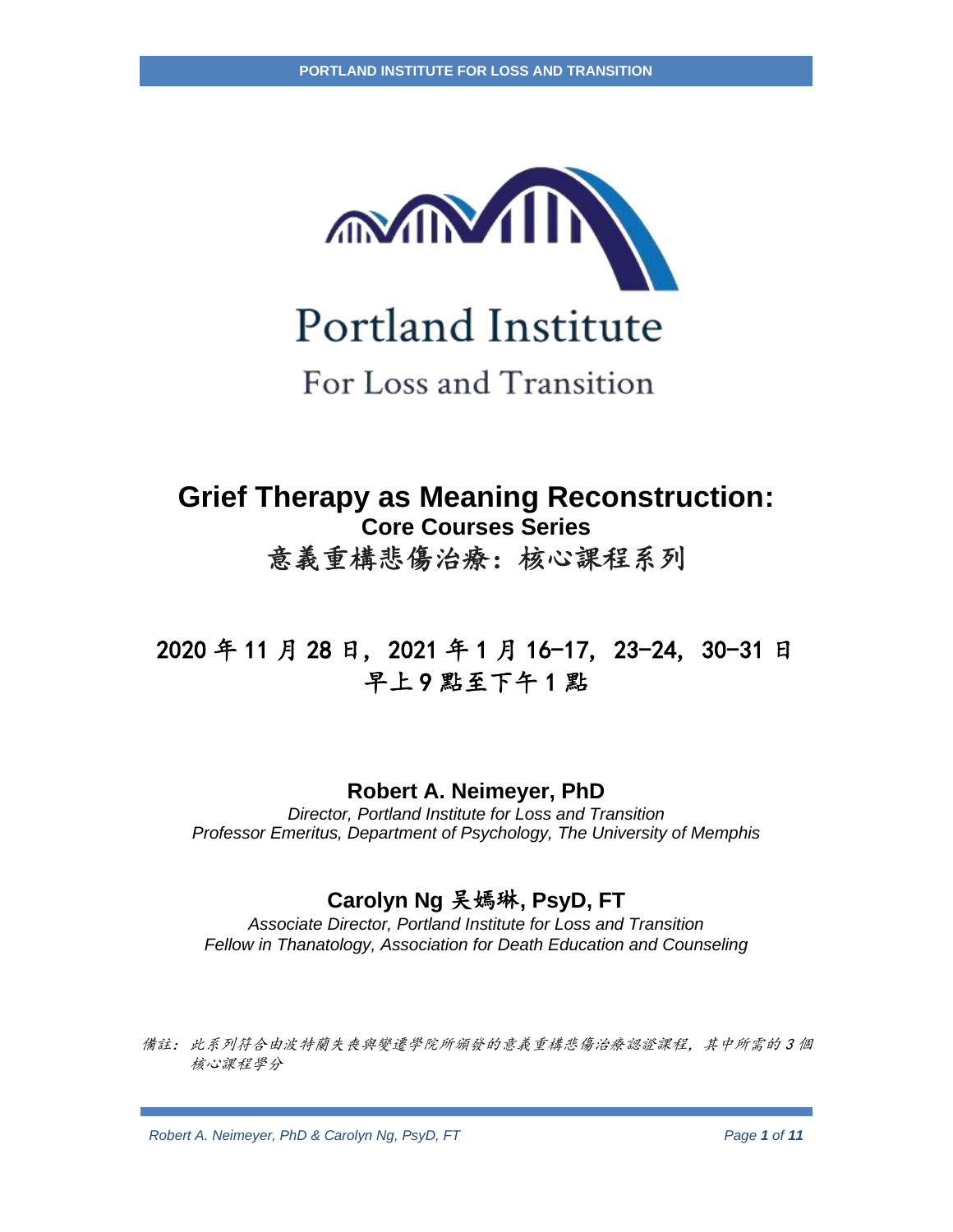## **Synopsis** 課程大綱

As contemporary models of bereavement have become more nuanced and empirically informed, so too have the practices available to grief counselors and therapists. In this 16-session training, we will consider newer models of grieving drawing on attachment, coping and meaning reconstruction, setting the stage for an in-depth training in several counseling techniques. Making extensive use of actual clinical videos as well as *how-to* instruction in the use of a numerous therapeutic tools, we will discuss and practice several methods for helping clients integrate the reality of the loss into the ongoing story of their lives, while also reconstructing their continuing bond to their loved one.

當現今的喪親模式已變得更細膩和具實證支持的同時,供悲傷輔導員和治療師使用 的實務技巧亦是如是。在這課程中,我們將探討近期建基於依附關係、因應和意義 重構的悲傷模式,從而再深入學習一些相關的技巧。透過不同的真實臨床個案錄影, 以及不同療愈工具的詳細指導,我們將討論和實習不同手法,以助案主把失喪的事 實整合於他們的人生故事中;同時,也得以重構他們與摯愛的持續性連結。

## **Part 1: Grief and Its Complications** 第一部分:悲傷與其複雜性

As both research and practical experience teach us, for a significant subset of the bereaved, grieving may become a protracted and life-limiting ordeal, one that can undermine the quality of our relationships to others, our ability to find meaning and focus in work, and even our basic physical health. We will therefore review risk factors for complicated, prolonged grief, discuss interview questions by which a counselor or clinician can screen for its presence, and consider its diagnostic features in detail. Participants will learn to assess personal and circumstantial factors that complicate grieving and recognize diagnostic criteria for prolonged grief disorder in actual case material.

正如研究和實務經驗給予我們的教導,有相當數目的喪親者之悲傷會變成限制生活 和持久的煎熬,它會削弱我們人際關係的品質、我們尋找意義和集中精神工作的能 力、甚至我們基本的生理健康。所以,我們將審視複雜性、延長性悲傷的風險因素; 討論輔導員或臨床心理師在面談中可應用的相關訪談,用以判斷這複雜性狀況是否 存在;並詳細考量其診斷性的特徵。學員將學習評估讓悲傷複雜化的個人和處境因 素,以及透過實際的個案材料,辨認延長性悲傷障礙的診斷條件。

#### *Learning Objectives*

學習目的

• Relate two core features of meaning reconstruction that help predict bereavement outcome

指出意義重構的兩個主要元素,以預測喪親後的調適結果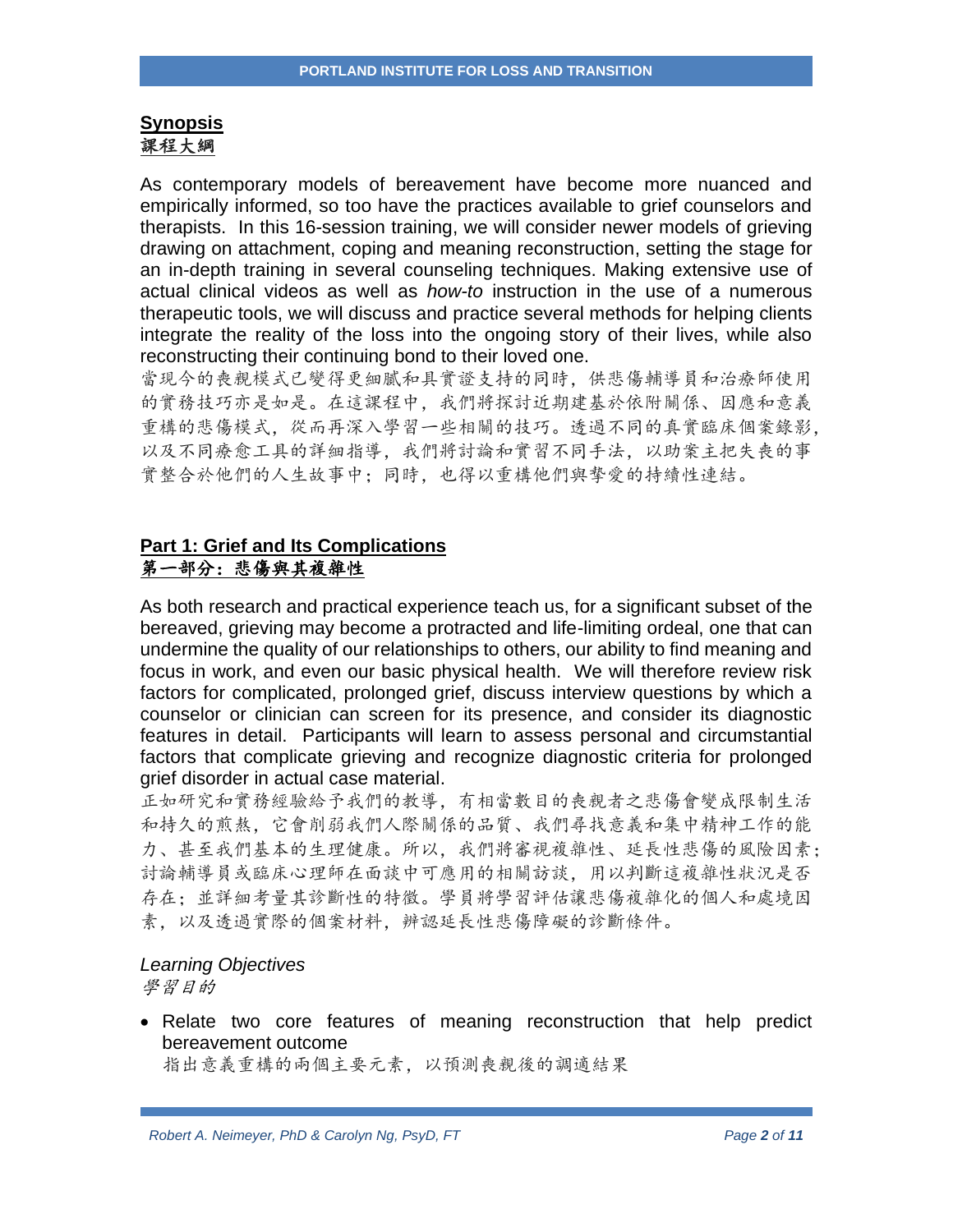- Recognize risk factors associated with complicated grief reactions 辨認與複雜性悲傷反應有關的風險因素
- Diagnose features of complicated grief in the context of clinical interviews 在臨床面談中診斷複雜性悲傷的特徵

*Lesson Schedule* 课堂時間表

2020 年 11 月 28 日

1. What's New in Meaning Reconstruction: Advancing Grief Theory and Practice 意義重構的新發展:推展悲慟理論與實務

Viewed from a constructivist perspective, a central process in grieving is the attempt to reaffirm or reconstruct a world of meaning that has been challenged by loss. As research with bereaved young people, parents and older adults indicates, both natural and violent death losses can leave mourners struggling to process the event story of the death and to make sense of its implications for their lives, and to access the back story of their relationship with their deceased loved one in a way that reaffirms their sense of secure attachment. In this presentation I summarize our group's recent studies of the psychological and social struggle to make sense of loss, outline several validated measures of meaning-making processes and outcomes, and describe current research to evaluate the impact of novel meaning-oriented interventions to help people find growth through grief.

從建構主義的觀點來看,悲慟的核心過程是試圖重申或重建遭受失喪所挑戰的 意義世界。正如有關喪親的年輕人、父母和年長者的研究發現所顯示,自然死 亡和暴力性死亡都可能讓喪親者感到糾結,不管是需要整理死亡事件的細節, 嘗試理解死亡事件對他們的人生所帶來的含義;又或是重申他們與逝者的關係 故事,以另一種方式重建他們的依附安全感。在這課堂中,我們將總結我們研 究小組最近所發現的研究結果,審視喪親者在嘗試理解失喪經歷時所面對的心 理和社交性掙扎。我們也會就意義建構的過程和結果,概述幾個被驗證的量表, 並講解目前的研究發展,以評估新穎的意義導向干預手法,怎樣能幫助喪親者 在失喪中經歷成長。

## 2. Adaptive Grief: From Mourning to Meaning

調適性悲傷:從哀悼轉化成意義

The death of a significant person in our lives can shatter our assumptive world, the core beliefs that life is in some measure predictable, that we have some level of control over what happens to us, and that our emotional bonds with those who are important to us will endure. In this first session we will explore this proposition from a meaning-oriented perspective, examining the key narrative processes through which we strive to adapt to the impact of loss on our life stories. In this view, grieving adaptively involves not simply managing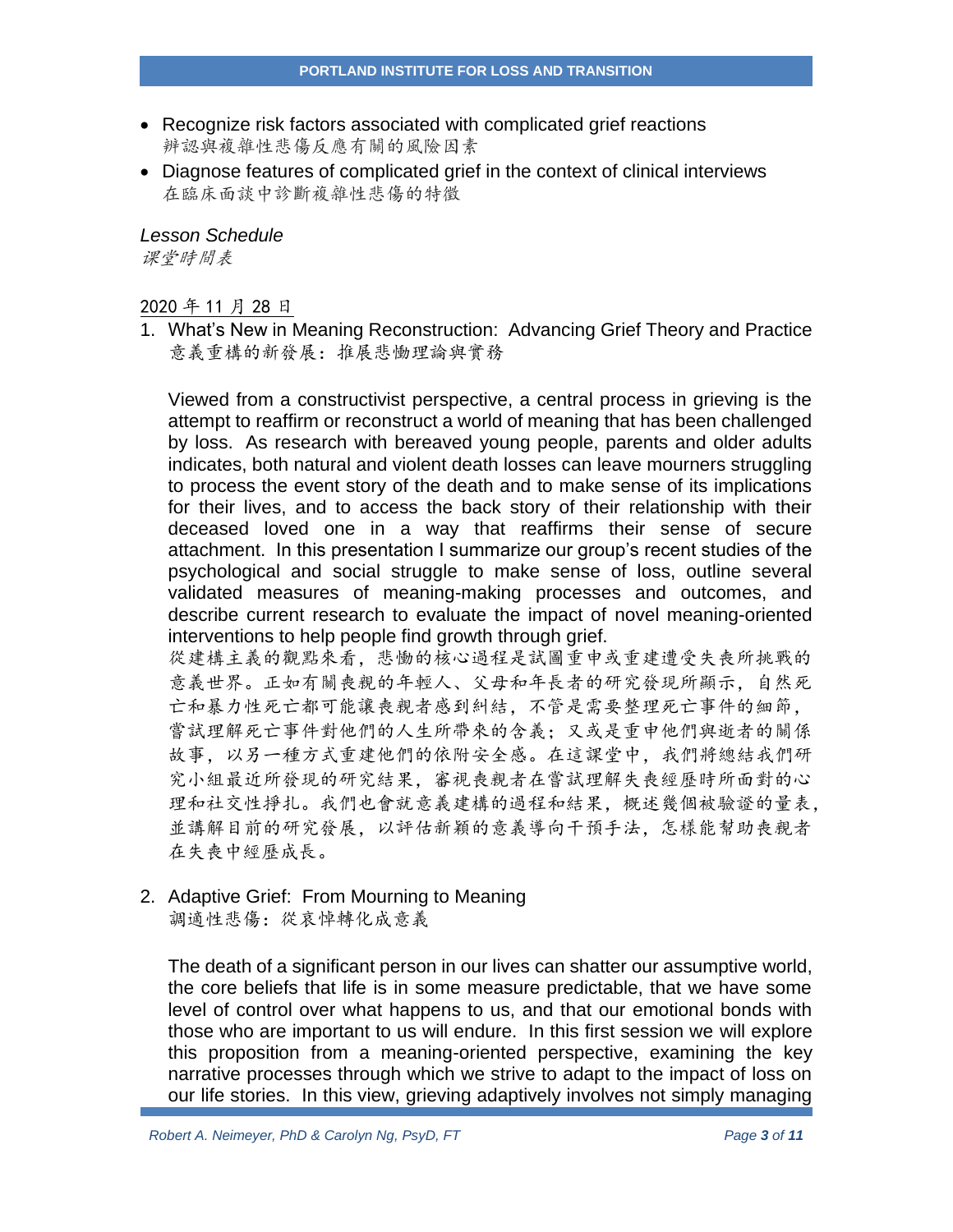painful feelings of shock, sadness and loneliness, but also of attempting to reaffirm or reconstruct a world of meaning challenged by loss. We will view expressions of this adaptive process in brief clinical videos and consider research and practice techniques compatible with this meaning reconstruction perspective.

面對我們生命中重要的人離世,我們的假定世界也會隨之受衝擊。這些假定包 括認為生活有相當程度的可預測性;對自己的人生遭遇有一定程度的掌控感; 以及我們與生命中重要的人之情感連結的持續性等核心信念。在這課堂中,我 們將從意義重構的角度探索這課題,審視主要的敘事過程,用以幫助我們適應 失喪對我們人生故事所帶來的影響。從這觀點來看,調適性的悲傷不只包括處 理驚嚇、悲傷和孤單等情感困擾,也包括嘗試重新鞏固或建造被失喪挑戰的意 義世界。我們將通過簡短的臨床錄影細看這調適過程的呈現,並考慮與意義重 構觀點相符的研究和實務技巧。

#### 2021 年 1 月 16 日

3. Assessing Bereavement Complications: Risk Factors for Intense Grief 評估喪親的複雜性狀況:強烈悲傷之風險因素

Although grief is a natural expression of love when someone dies, research has documented that various factors in the circumstances of the death, in the relationship with the deceased, and in mourners themselves can complicate and intensify this suffering. In this module we will consider several of these, suggesting appropriate means of assessment of such risk factors relying on both clinical scales and checklists as well as observations arising in a clinical interview or session of counseling. Brief videos of clients contending with complicating losses help illustrate the expression of these concerns in grief therapy.

儘管悲傷是某人死亡時一種自然的愛之表達,但研究顯示,有關死亡處境、與 逝者的關係,以及喪親者本身的種種因素,都可能使這種悲慟變得複雜化和更 加激烈。在本課堂中,我們將考慮其中的幾種因素,並根據臨床量表和篩檢工 具,以及在臨床面談或諮詢過程中所理出的心得,建議對那些風險因素進行適 當的評估方式。

4. Prolonged Grief Disorder / Complicated Grief: Diagnostic Features 延長性悲傷障礙/複雜性悲傷:診斷特徵

Until recently, "pathological grief" was a vaguely understood construct, one relying more on clinical intuition rather than on an evidence-based conceptualization of how grieving can become problematic. In this session we will explore Prolonged Grief Disorder (PGD), a reliably identified form of perturbing and preoccupying response to loss that greatly exceeds cultural norms in both its impact and duration. In particular, we will consider the formulation of PGD recently included in the *World Heath Organization's International Classification of Diseases*, 11th Edition (ICD-11), as well as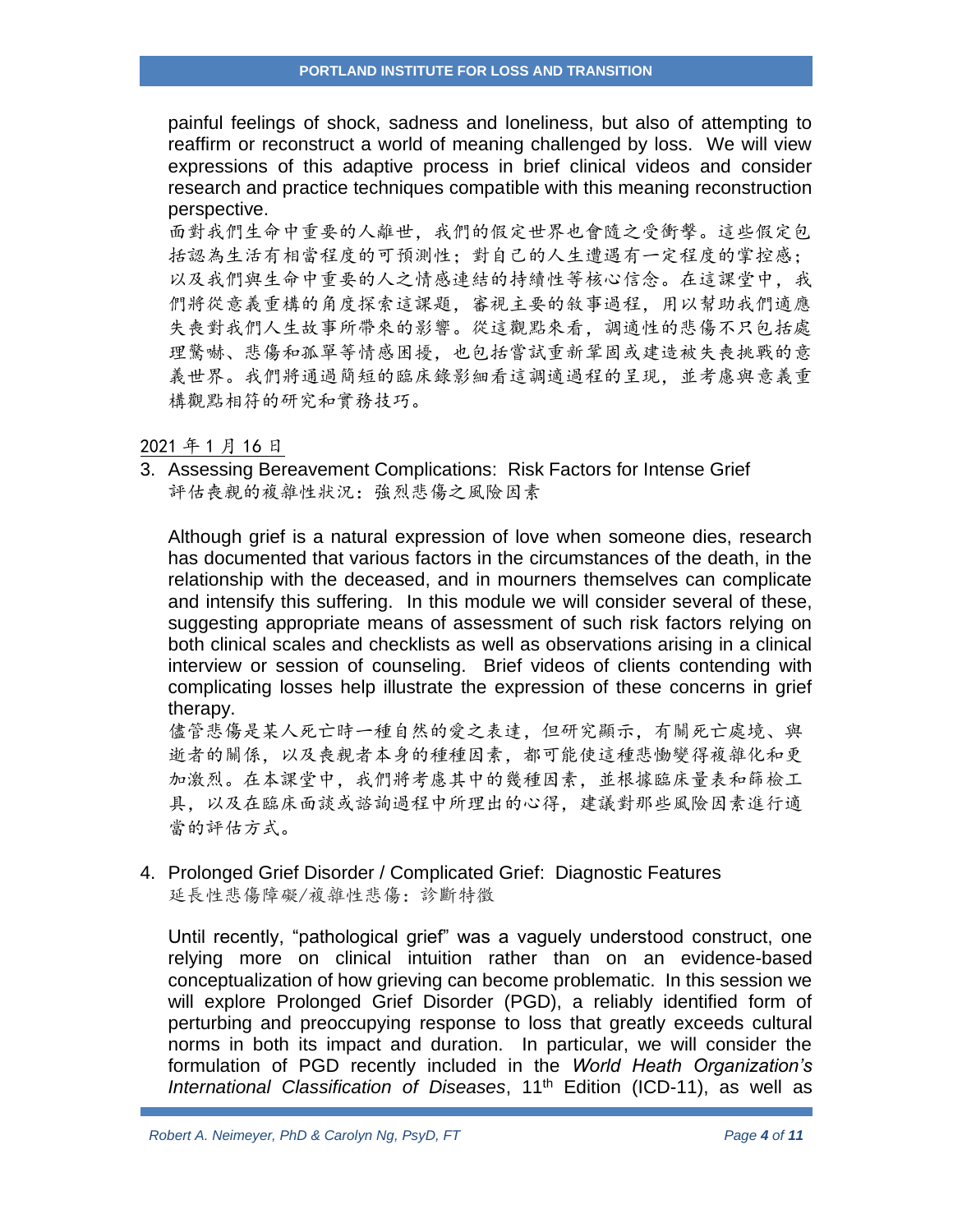research pointing to its serious consequences in terms of poor mental and physical health outcomes. We will practice applying these criteria to actual case material to help close the gap between theory and practice.

直至近期,「病態性悲傷」一直是一個概念模糊的理念。對於悲傷怎樣變得有 問題,其判斷主要依賴臨床直覺,而非建基於憑實證構思的概念。在這課堂中, 我們將探討延長性悲傷障礙(PGD),一種因失喪而產生令人困擾和纏繞不清的 反應。這反應有可靠的識別特徵,其影響和持續時段大大超越了一般的文化規 範。我們將特別考慮最近被列入世界衛生組織的《國際疾病分類》(第 11 版) (ICD-11)中有關 PGD 的提案,以及有關的研究指出其對身心健康所產生的嚴 重惡劣後果。我們繼而將練習應用這些診斷條件於實際案例材料,以助整合理 論與實務。

## **Part 2: Processing the Event Story of the Death** 第二部分:處理死亡的事件故事

Beginning with a discussion of newer models of grief and power of presence as a fundamental dimension of the therapeutic "holding environment," we will learn to use Restorative Retelling and other narrative procedures to help clients integrate the experience into the larger story of their lives. Participants should conclude the session with an expanded toolbox for using a variety of techniques for helping clients make sense of the loss and their response to it.

我們將探討較新的悲傷模式,以及體驗臨在的力量,作為具療愈性的「承載空間」 之基要層面,從而再學習如何應用複原性重述,以及其他敘事手法,以助案主把相 關的體驗整合於整體的人生故事中。在這部分結束時,學員將擁有更豐富的工具箱, 得以應用不同的工具,以助案主整理自己對失喪事件和個人反應的理解。

## *Learning Objectives*

學習目的

- Recognize the two features of post-loss adaptation highlighted in the Dual Process Model of bereavement and their implications for coping 根據雙重歷程模式,辨認失喪後調適的兩個特徵,並其對因應的影響
- Distinguish between therapeutic "presence" and "absence" in the process of therapy

辨別在治療過程中的療愈性「臨在」和「缺席」

- Identify 3 guidelines for Restorative Retelling that promote emotion modulation and integration of the experience of traumatic loss 辨識有關復原性重述的 3 項準則,以促進情感調節和創傷性失喪體驗之整合
- Differentiate between forms of directed journaling that foster self-immersion and self-distancing to modulate emotions evoked by the death 區分不同形式的定向式日記,以增強自我沉溺或自我疏離之操控,藉此調節因 死亡而被激發的情感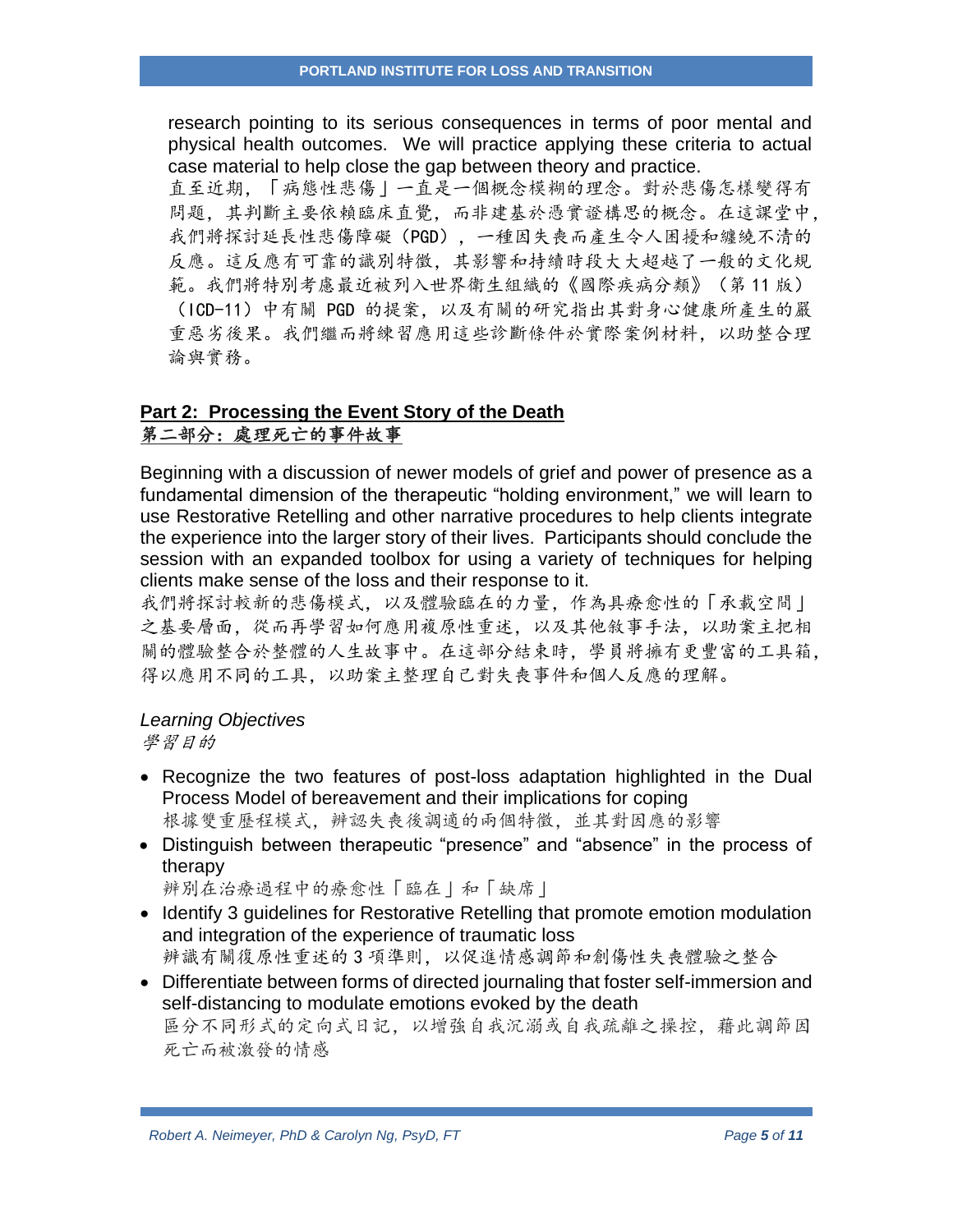• Describe narrative techniques for accommodating loss in literal and figurative ways into the changed narrative of the client's life 描述不同的敘述技巧,如何以字面和比喻的方式,把失喪容納在案主被改编的 人生敘事中

*Lesson Schedule* 课堂時間表

2021 年 1 月 17 日

1. The Pendulum of Grieving: Dual Process Model 悲傷過程之擺盪:雙重歷程模式

Contrary to common understandings, adapting to loss involves more than just managing grief-related emotions. In this lesson we will introduce the Dual Process Model of Coping with Bereavement, which emphasizes challenges that the mourner faces in not only doing the "grief work" of processing the loss, but also the work of adjusting to a changed life. We will address key features of the model and its implications for therapy, including the role of oscillation and emotion modulation and how these can be facilitated by the counselor in a way that helps clients learn to "dose" and regulate their own grief. Clinical videos convey what these processes look and sound like in clients' own words.

異於一般的理解,失喪後的調適不僅僅涉及處理與悲傷有關的情緒。在這課堂 中,我們將介紹應對喪親之痛的雙重歷程模式,這模式強調喪親者所面對的挑 戰,不只需處理失喪的「悲痛工程」,也需適應失喪後不再一樣的生活。我們 將講解這模式的主要概念,以及其對治療帶來的含義,包括擺盪和情緒調節的 作用,以及輔導員可以如何善用這些概念,以助案主學習「調校劑量」和調節 自己的悲傷。相關的臨床錄影將藉案主自己的表達,具體地呈現這些歷程。

2. The Power of Presence: Constructing a Secure Base 臨在的力量:建立一個鞏固的基地

Therapy begins with who we are and extends to what we do. Of all of the key components of grief therapy, non-anxious presence to a client's suffering, with no intent to make it quickly "go away," may be the most fundamental. In this lesson we will trace the existential foundations of this stance, and experiment with the distinction between therapeutic "presence" and "absence," reflecting on how the former helps the bereaved contain or hold painful experience in the security of a trustworthy therapeutic alliance, and begin to explore the needs implicit in it.

治療從我們是誰開始,進而延伸至我們所做的。在悲傷治療的所有關鍵要素中, 對案主的困苦抱著不焦慮的臨在陪伴,不蓄意使之迅速「消失」,這可能是最 基本的基礎。在這課堂中,我們將追溯這種姿態的存在性根基,並嘗試體驗療 愈性「臨在」和「缺席」之間的區別,以及反思前者如何幫助喪親者,在可信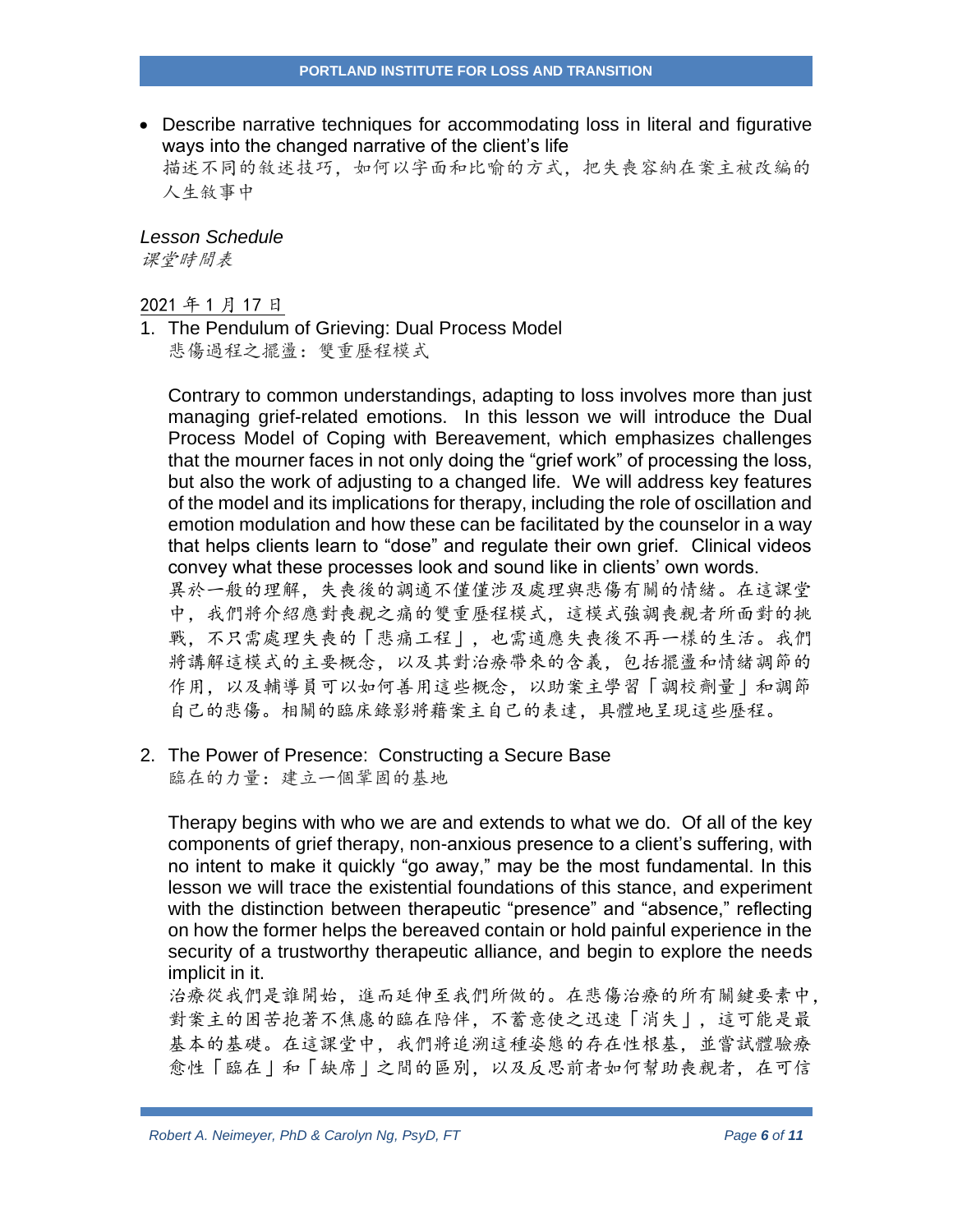賴的治療性關係中得到安全感,從而得以承載自己痛苦的經歷,並開始探索其 中隱含的需要。

#### 2021 年 1 月 23 日

3. Restorative Retelling: Principles and Practice 復原性重述:原則與實務

Especially when we lose someone to traumatic death—suicide, homicide, drug overdose, fatal accident, or natural disaster—we can experience the shattering of the life story we thought we were living, as we struggle to integrate the tragic reality of the loss. In this lesson we will present a systematic narrative procedure for helping the bereaved find greater coherence in the story of the loss, describing specific guidelines for the therapist who facilitates a healing retelling of the event and its emotional implications. Brief video vignettes convey the impact of this technique with actual clients.

當我們因自殺、他殺、藥物濫用、致命意外、或自然災害等創傷性死亡而失去 某人時,我們可能覺得自己原有的人生故事完全被瓦解,同時也掙扎嘗試把這 悲慘的失喪事實整合起來。在本課堂中,我們將介紹一個系統性的敘述程序, 以助喪親者在失喪故事中尋得更內外一致的敘事,我們也為治療師提供仔細的 指引,以促進具療效的方式重述事件和其情感含義。簡短的臨床錄影將展示此 技巧對真實案主的果效。

4. Analogical Listening: Meaning Making in Metaphor 類比式聆聽:在隱喻中創造意義

When the losses of loved ones are deeply personal, the relevant feelings and meanings experienced by the mourner may reside in his or her body, rather than in easily accessed public speech. In this lesson we present *analogical listening*, a metaphorical, body-oriented procedure to help the bereaved find words and images for conveying the "felt sense" of the loss at a somatic level, which often reveals the meaning or function of the symptom, and sets the stage for its transformation. Using clinical videos, we will show this procedure in action, and provide clear guidelines for its use in grief therapy.

當喪親的經歷觸動個人的內心深處時,喪親者所體驗的相關感受和意義可能存 留在他/她的體內,並非三言兩語就能一一道出其中的思緒。在這課堂中,我們 將介紹類比式聆聽,這是一種隱喻式、身體導向的手法,以助喪親者在身體層 面找到相關的言辭和圖像,以表達對這失喪經歷的「具體感覺」。這往往揭露 症狀背後的意義或功能,也為隨後的轉化過程設立其舞台。透過臨床錄影,我 們將展示這手法的實際操作,並清晰說明在悲傷治療中如何應用這技巧。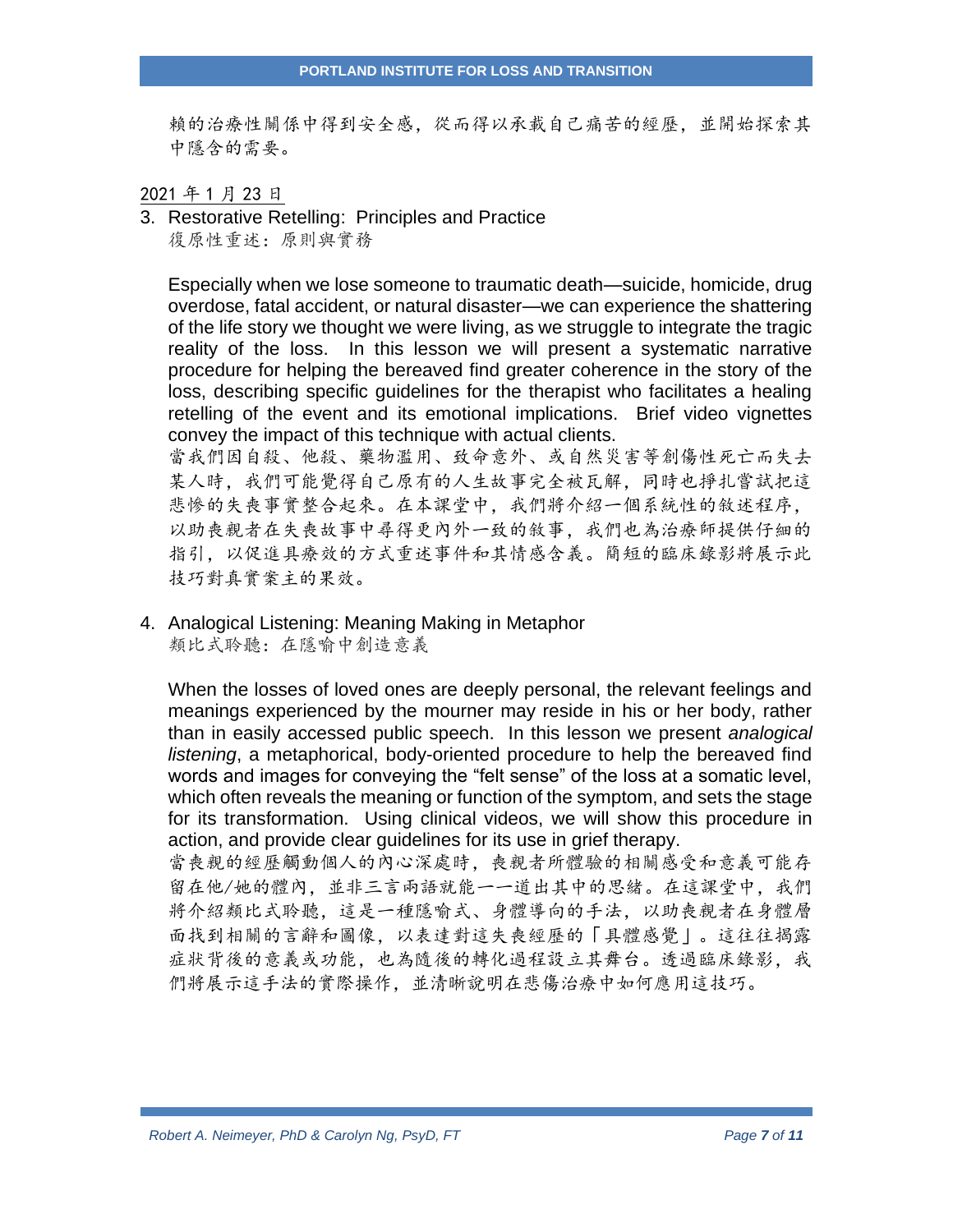2021 年 1 月 24 日

5. Therapeutic Journaling: Making Sense of Loss 療愈性日記:整理對失喪的理解

When we are confronted by profound loss, we often need to sort through and come to understand our own turbulent emotions, give them expression in a safe setting, find what the experience has to tell us and teach us, and find a new way to adapt to a changed world. Therapeutic journals can help mourners address all of these needs, while also greatly facilitating the work of formal therapy between sessions. In this lesson we will consider three different approaches to such journaling, each of which has its own goals, and describe how they can work together to promote a mourner's self-compassion, emotion regulation, meaning-making and therapeutic disclosure to the counselor. 當我們面對重大的失喪時,我們通常需要整理並了解自己動盪不安的情感,在

安全的環境中表達這些情感,思索這經歷到底要告訴和教導我們什麼,並尋找 方法以適應這不再一樣的世界。療愈性日記可以幫助喪親者應對這一切需要, 同時也大大促進在治療會面期間的治療果效。在這課堂中,我們將考量三種不 同的日記手法,每種方法各有自己的目標,並講解它們可以如何互相配搭,以 促進喪親者的自我體恤、情緒調節、意義建構,以及對輔導員的療愈性披露。

### **Part 3: Accessing the Back Story of the Relationship** 第三部分:探索關係的背景故事

Drawing on attachment-informed and two-track models of bereavement, we will begin by considering grieving as a process of reconstructing rather than relinquishing our bonds with those who have died, and the circumstances that can interfere with this natural process. Participants will leave with several creative narrative and performative methods for re-introducing the deceased into the social and psychological world of the bereaved, fostering a sustaining sense of connection and alliance with the loved one in embracing a changed future, and helping clients appreciate the role of the loved one in their construction of their own identities.

建基於有關喪親的依附理論和雙軌模式,我們將視悲傷為一個過程,從中重構我們 與逝者之間的連結,而非放棄這段關係;以及考量其中會干擾這自然過程的狀況。 學員將學習一些具創意性的敘事和表達手法,以重新把逝者帶進喪親者的社交和心 理世界裡:並助長與摯愛的持續性連結和聯盟,以應對不再一樣的未來;以及幫助 案主反思摯愛在個人身份建構中所扮演的角色。

#### *Learning Objectives*

學習目的

• Distinguish between healthy and unhealthy features of continuing bonds with the deceased

對於與逝者的持續性連結,區別其良好與不良的特徵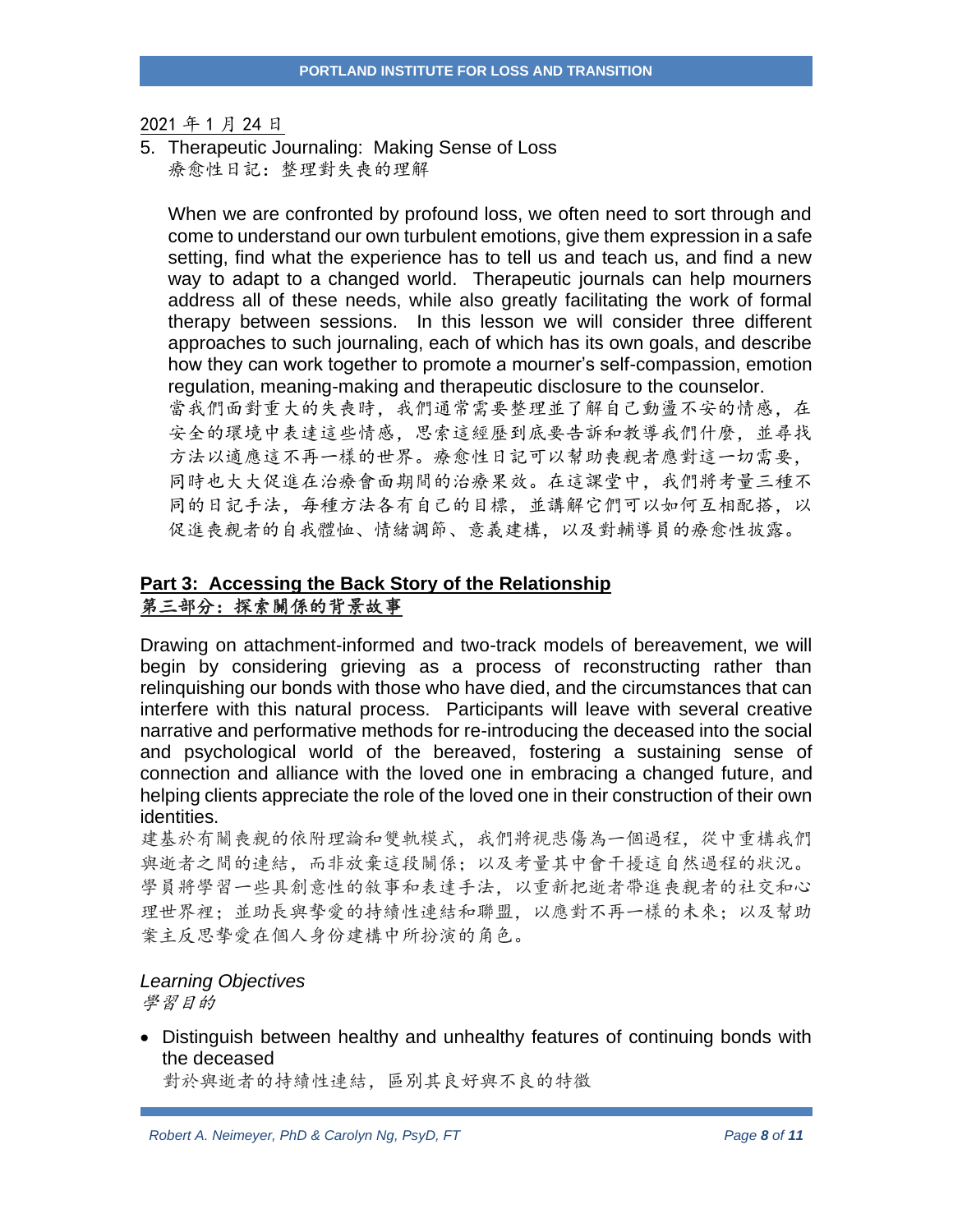• Practice two techniques for consolidating a constructive bond with the deceased as the client transitions toward a changed future

應用兩個技巧,以鞏固與逝者有建設性的連結,並助案主應對不再一樣的未來

• Facilitate symbolic written exchanges between the client and the deceased to reaffirm love and resolve residual conflicts and disappointments 疏導案主與逝者之間的象徵性文字交流,以重申對彼此的愛,並化解遺留下來 的衝突和失望

### *Lesson Schedule*

课堂時間表

#### 2021 年 1 月 24 日

1. Continuing Bonds: Tracking through Bereavement 持續性連結:在喪親中尋索烙印

For most of the 20<sup>th</sup> Century, the dominant model of grieving in the West argued that the goal of mourning was to "let go" of the deceased and "move on" with life, even if this approach contrasted with the norms of grieving in many Eastern cultures and most actual mourners worldwide. In this lesson we present the now widely accepted idea of "continuing bonds" with the deceased as a normal outcome of adaptive grieving and illustrate its importance in clinical videos. We will then demonstrate that adopting the binocular focus of the Two-Track Model of Bereavement aids case conceptualization, drawing the counselor's attention to both client problems and resources that are commonly neglected and invisible.

在 20 世紀中, 西方的主流悲傷模式都認為, 哀悼的目的是為了要「釋放」逝者, 並「繼續往前」生活,即使這種方式與許多東方文化的悲慟規範,以及世界各 地的喪親者的經歷有所落差。在這課堂中,我們將介紹與逝者的持續性連結。 這概念現已被廣泛接納為調適性悲傷的一種正常結果,並透過臨床錄影說明其 重要性。繼而,我們將證明採用雙軌模式的雙重焦點將有助於案件分析,引導 輔導員的焦點集中在案主面對的問題,以及一般上被忽視和不顯見的資源。

#### 2021 年 1 月 30 日

2. Saying "Hello Again": Introducing Our Loved Ones 再次說「你好」:介紹我們的摯愛

An attachment-informed approach to grief therapy recognizes the primacy of the bond with the deceased, and the importance of giving it at least equal priority to grief symptomatology. In this lesson we consider a natural extension of this principle to the context of bereavement support and grief counseling, and offer clear guidelines for introducing the deceased to the therapist or other group members as a kind of appreciative inquiry that recruits the relationship with the dead as a resource for the living. An example of this approach is provided in an actual session of grief therapy.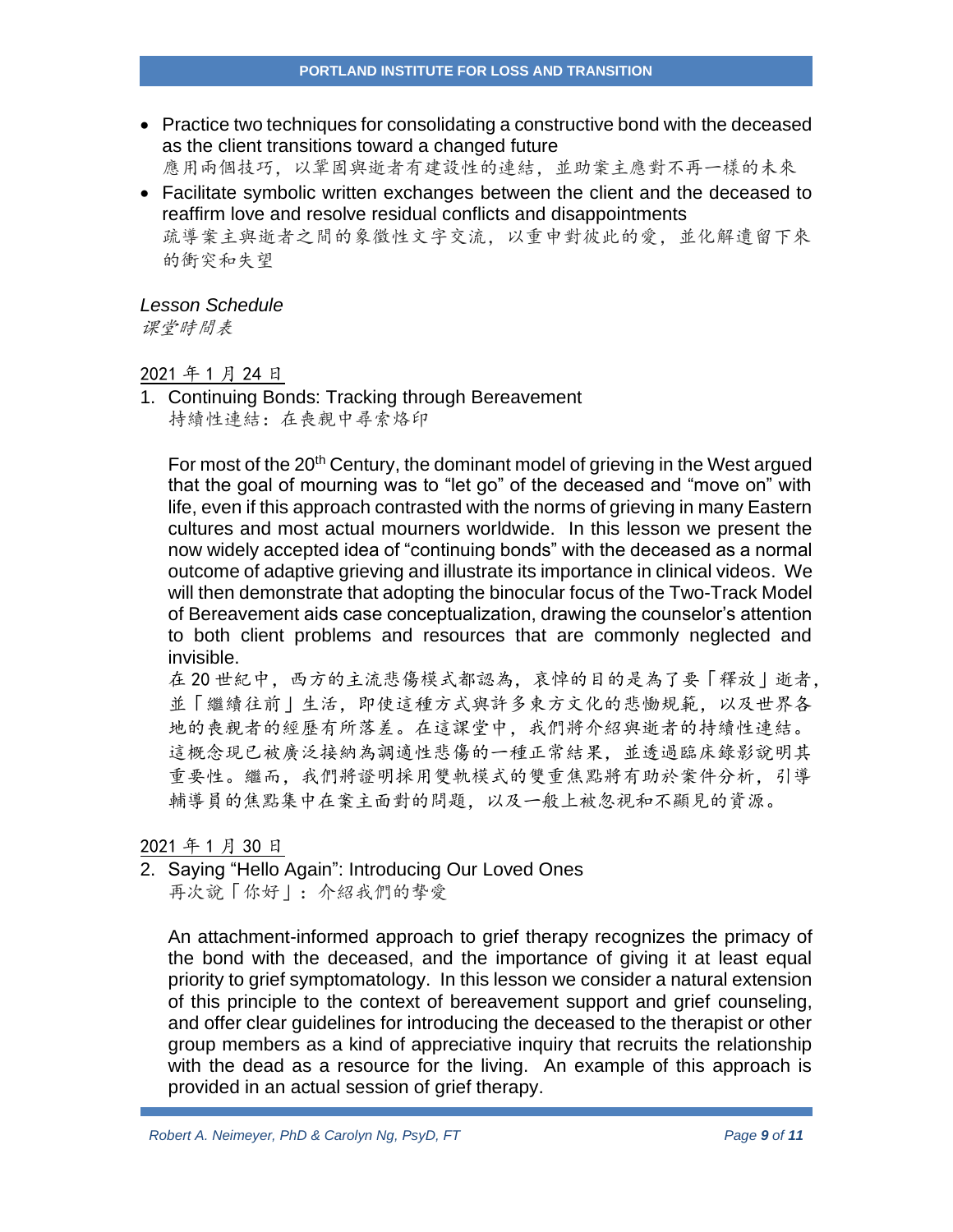#### **PORTLAND INSTITUTE FOR LOSS AND TRANSITION**

以依附理論為導向的悲傷治療意識到與逝者的連結之首要性,並給予這連結與 悲傷症狀至少同等重視之重要性。在這課堂中,我們將延伸這原則於喪親支援 和悲傷輔導的範疇,並提供明確的指引,以助案主將逝者介紹給治療師或其他 小組成員,作為一種欣賞感恩的探問,以致與逝者的關係能成為喪親者在生活 中的一種資源。一段悲傷治療的臨床錄影將呈現這手法的實際示例。

## 3. Caring and Daring: Secure Base Mapping

愛護與挑戰:譜出個人的安全基地

All of us need the safe haven provided by reliable and supportive relationships to cope with life's many challenges, and this is particularly true when we experience the loss of special people in any form—though death or dissolution of intimate relationships. In this lesson we consider one tool for helping clients recognize important "secure bases" that helped them feel protected and supported in difficult times in the past, and that extend through the present into the future. Such "secure base mapping" can help clients recognize sources of strength and caring they had forgotten, as well as the need to develop more such secure bases when these have been thinned by time.

我們各人都需要可靠和支持性的關係作為我們的安全港,以應對生活中的種種 挑戰。不管是什麼形式(如死亡或親密關係之破裂),當我們痛失生命中特別 重要的人時,安全港的需要就變得更甚。在這課堂中,我們將嘗試一種工具, 以助案主識別重要的「安全基地」,在過去一些困難時刻中曾讓他們感到受保 護和被支持,並延伸至現在以及未來。這樣的「安全基地藍圖」可幫助案主重 新辨認自己已遺忘的力量和關懷之泉源,以及意識到當這些安全基地隨著時間 而逐漸變弱時,他們需要開發更多類似的安全基地。

2021 年 1 月 31 日

4. Bonding vs. Binding: Screening for Relational Complications 連結或枷鎖:審視關係中的複雜狀況

At times, the impediments to adaptive grieving arise from the nature of the relationship with the deceased themselves, as well as from the characteristic struggles mourners encounter in close relationships. This lesson reviews the relevance of attachment styles to grieving styles and considers how these interact with the character of the relationship with the loved one in life to predict more intense and complicated patterns of bereavement. Likewise, the circumstances of the death, especially when it is sudden and survivors are unable to tend to their loved ones at the end of life, can leave mourners with a reservoir of "unfinished business," unresolved relational issues that require attention in grief therapy. We will present practical scales and interview methods for identifying these issues and consider the implications of their findings for treatment selection.

有時,阻礙悲傷得以調適的障礙來自於與逝者的關係性質,以及喪親者在親密 關係中一般經歷的掙扎。這課堂將回顧依附風格與悲傷風格的相關性,並探討